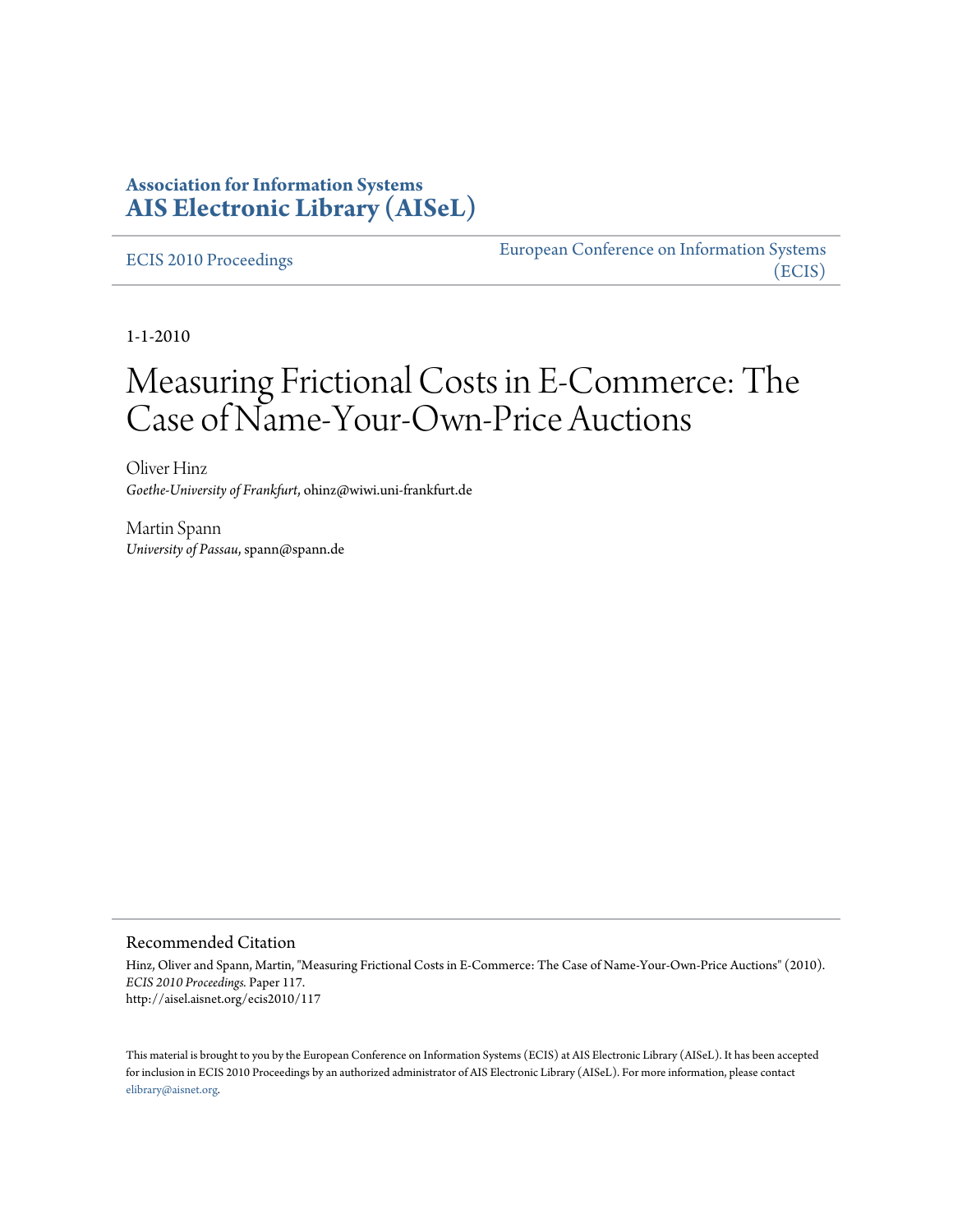

# MEASURING FRICTIONAL COSTS IN E-COMMERCE – THE CASE OF NAME-YOUR-OWN-PRICE AUCTIONS

|                                   | Journal:   18th European Conference on Information Systems                         |  |  |
|-----------------------------------|------------------------------------------------------------------------------------|--|--|
|                                   | Manuscript ID:   ECIS2010-0021                                                     |  |  |
| Submission Type:   Research Paper |                                                                                    |  |  |
| Keyword:                          | Electronic commerce, Electronic markets, Internet economics,<br>Market engineering |  |  |
|                                   |                                                                                    |  |  |

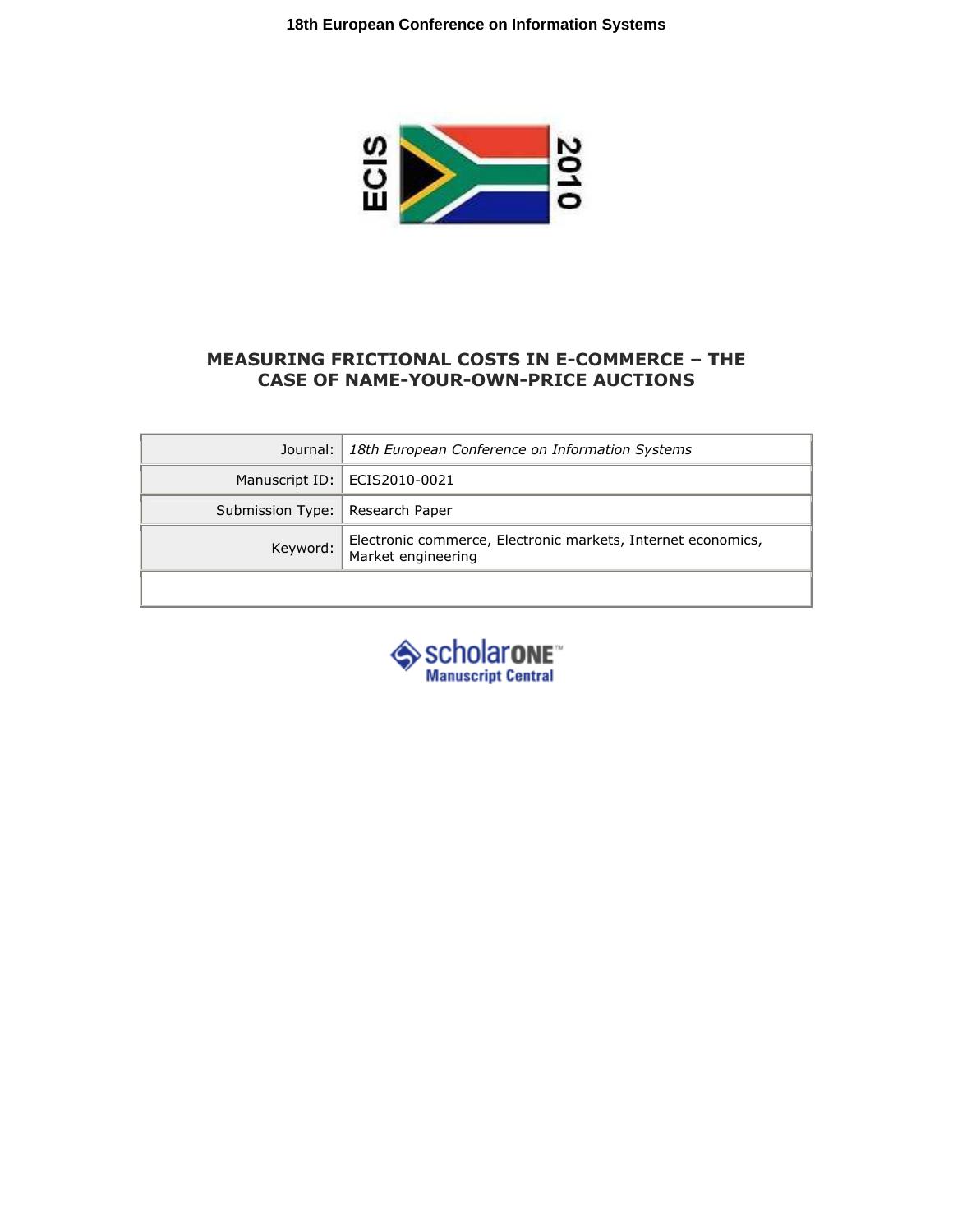# MEASURING FRICTIONAL COSTS IN E-COMMERCE – THE CASE OF NAME-YOUR-OWN-PRICE AUCTIONS

# Hinz, Oliver, Goethe-University of Frankfurt, Grueneburgplatz 1, 60323 Frankfurt, Germany, ohinz@wiwi.uni-frankfurt.de

Spann, Martin, University of Passau, Innstr. 27, 94032 Passau, Germany, spann@spann.de

# Abstract

*Frictional costs are defined as the disutility related to the conduct of an online transaction. Thus, frictional costs can accrue through the consumer's decision-making process prior to an online transaction, e.g., bidding in interactive pricing mechanisms like auctions. We present two models for the measurement of frictional costs in Name-Your-Own-Price auctions where these costs can either be measured through a discount factor or in absolute values. We compare the fit and estimation results of these models by analyzing bidding data from a German NYOP seller. Our results show that both models are equally parsimonious, explain a comparable fraction of variance and both models yield robust and reasonable parameter estimates.* 

*Keywords: Frictional Costs, Electronic Commerce, Name-Your-Own-Price.*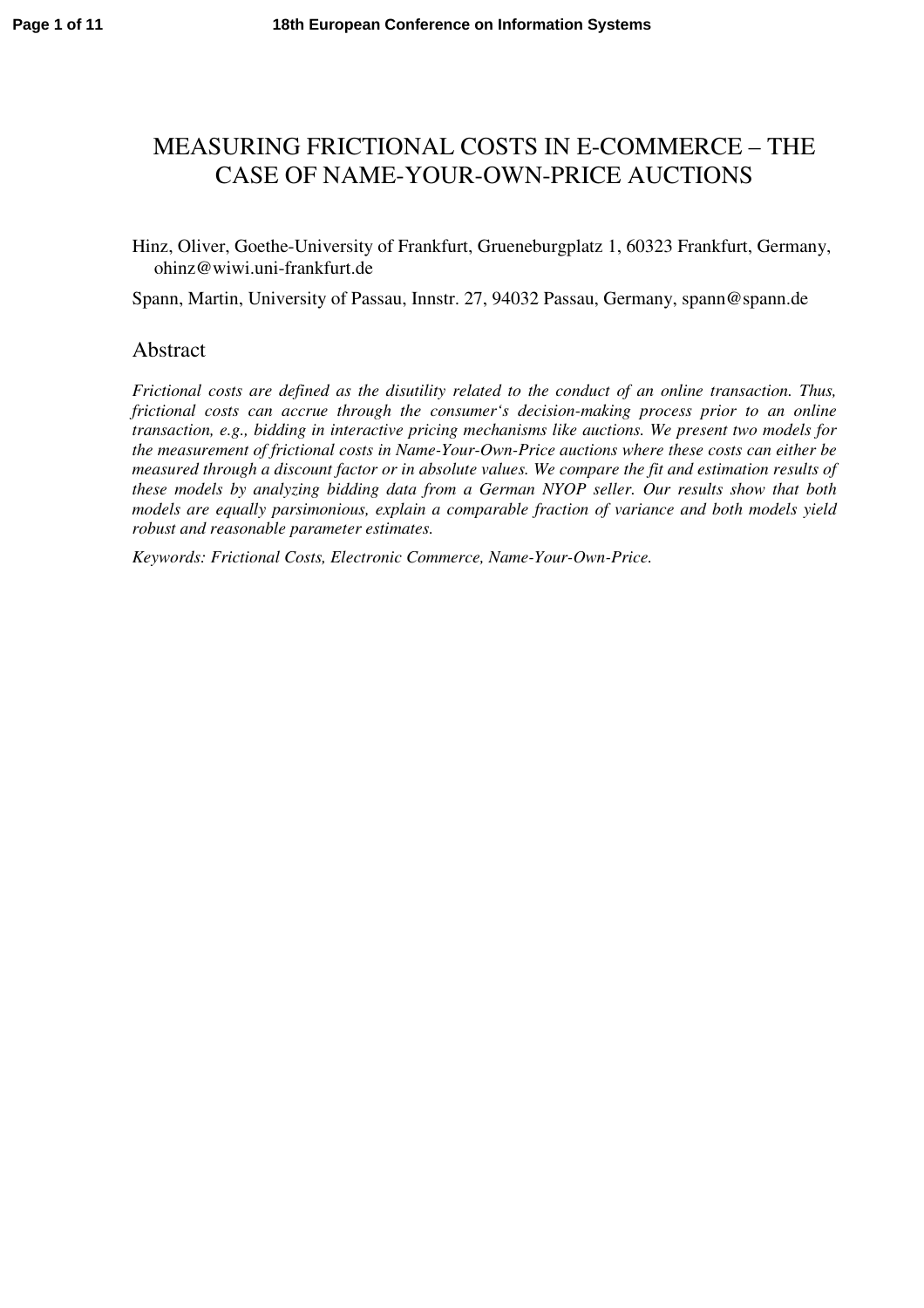# **1 INTRODUCTION**

The Internet has changed the way business is conducted in many ways. For example, in the field of pricing, the possibility to directly interact with a trading partner has given rise to new mechanisms previously unknown in the offline world. One such interactive pricing mechanism is the Name-Your-Own-Price auction (NYOP), which lets both buyer and seller influence the price of a product. The seller offers products in his online shop but does not make a take-it-or-leave-it-offer by posting a fixed price. In contrast he allows prospective buyers to make an offer which in turn the seller can accept or reject. Depending on the design of the mechanism, single bidding or multiple bidding may be allowed. NYOP was introduced by Priceline in 1998 and is used to sell flight tickets, or to let hotel rooms and rental cars.

Recently, eBay introduced a feature called "Best Offer" which is basically similar to NYOP applied by Priceline. At Priceline, however, only a single bid is possible that is then tested against some unrevealed threshold price. If the bid surpasses the secret threshold price, the bid is accepted by the system, the credit card is immediately charged and the transaction process is initiated. At eBay, sellers can customize the mechanism and define thresholds where the system automatically accepts or rejects an offer, or they can specify a range in which the seller decides on rejection/acceptance manually. A compendious analysis of recent ongoing auctions on the US and German websites of eBay found that about 9% of auctions listed on eBay made use of the Best Offer feature.

These mechanisms, as well as other auction mechanisms, further provide the seller with information for market research purposes, since the individual bidding behaviour reveals interesting information about the buyers. In contrast to fixed prices the seller can also learn something from rejected offers when he applies interactive pricing mechanisms. The seller may calculate the demand function for his product based on the bids even when he has to reject some bids. Moreover interactive pricing yields price differentiation among buyers based on their varying bid amounts, thus increasing profits.

Previous research in Information Systems and Marketing revealed that microeconomic models can be used to derive information about the bidders' true willingness-to-pay, their beliefs and frictional costs that prospective buyers face when they think about their optimal bids and finally submit their bids (Spann, Skiera, Schäfers 2004). Frictional costs are defined as the disutility that the consumer experiences when conducting an online transaction, such as submitting an offer (Hann and Terwiesch 2003). Such information can then be used to build Decision Support Systems or tools for market analyses (see e.g. Bernhardt and Hinz 2005; Van Heijst, Potharst and van Wezel 2008). Multiple bidding is more useful for market research purposes since every additional bid reveals more information about the bidder's characteristics. In this paper, we therefore focus on multiple bidding in NYOP channels.

However, estimating frictional costs requires an appropriate modelling of their impact on bidding behaviour. Frictional costs can either be modelled as absolute costs subtracted from consumer surplus or as a relative factor that discounts surplus. In the first case the frictional costs are modelled as absolute costs in monetary terms. For example, a buyer that is willing to pay 100 USD for a product is successful with his second bid *b* of 80 USD. In case he faces frictional costs *s* of 2 USD, his realized consumer surplus is *CS*=(100 USD-80 USD)-2\*2 USD=16 USD.

In the second case the consumer surplus *CS* is discounted by a factor  $1-\delta$  (with  $0<\delta<1$ ) and the numbers of bids *n* that were necessary to surpass the secret threshold price, e.g.  $CS = (WTP-b)*\delta^n$ . Let us assume the buyer has a willingness-to-pay of 100 USD and his second bid (hence *n*=2) of 80 USD is successful. Further assume that the frictional costs factor is  $\delta=0.9$ . Then the buyer's consumer surplus is *CS*=(100 USD-80 USD)\*0.9<sup>2</sup>=16.2 USD.

These two modelling approaches are both used in various academic papers and are applied in sophisticated decision support tools (e.g. Cramton 1984, Hann and Terwiesch 2003). However, it is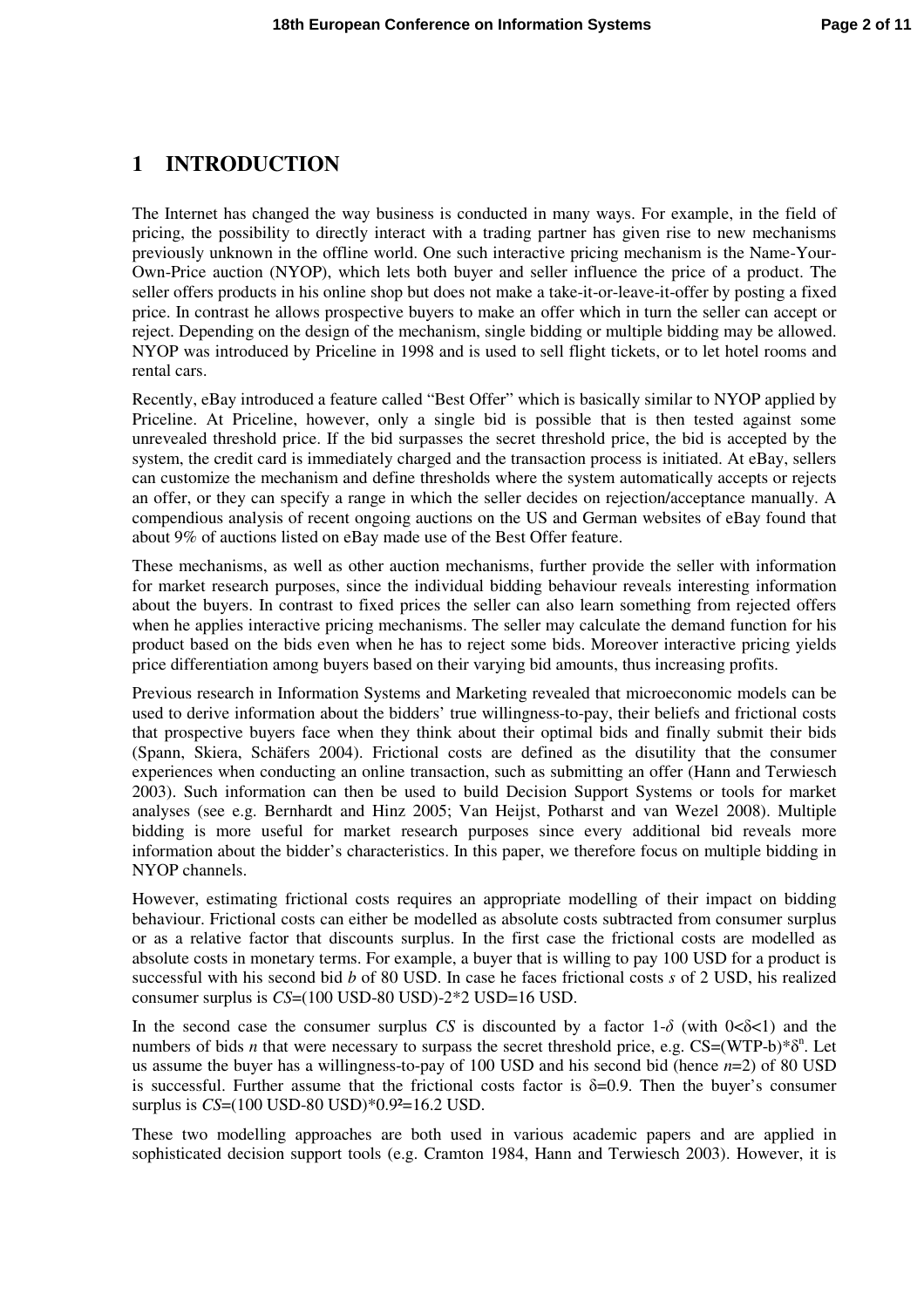not clear which one of those two approaches fits better and whether the models lead to different implications. The aim of this paper is therefore to address these questions. We apply both models to bidding data from a German NYOP seller for flights from Germany to Majorca (Spain). At this NYOP seller, prospective buyers are allowed to submit an unlimited number of bids if their previous bids are rejected. They have to wait, on average, about 15 minutes for information about the acceptance or rejection of their bids. It is straightforward, that waiting infers some inconvenience on the bidders and waiting is costly and can be modelled either as a discount or an absolute loss in consumer surplus.

The remainder of this paper is therefore as follows: Next, we discuss the previous research that is relevant for this paper. In section 3 we present the bidding model and distinguish between absolute and relative frictional costs. Both models are then applied to a unique dataset from a German NYOP seller that allowed an infinite number of bids. We compare the different estimation results and evaluate the different measurement approaches. We conclude the paper with implications for research and practice.

# **2 PREVIOUS RESEARCH**

# **2.1 Frictional Costs**

Hann and Terwiesch (2003) define frictional costs as the disutility related to the conduct of an online transaction. Thus, frictional costs can accrue through the consumer's decision-making process prior to an online transaction, e.g. optimizing his bids at an NYOP seller, the consumer's prior search effort or through the process of actually submitting the bid via a user-interface (Spann et al. 2004). Therefore, frictional costs are closely related to search costs and the modelling of consumers' search behaviour. Consumer search behaviour can be modelled as a sequential decision on engaging in initial and possible further search steps (Ratchford, 1982). More specific, models of consumer search behaviour observe the problem of a consumer who faces varying and unknown prices at different sellers for the product she wants to buy (Stigler, 1961). Because of this, the consumer has to search for the best price at different sellers, with the search process being costly (Stigler, 1961). Based on the tradeoff between the additional revenue of search in the form of a lower price and the additional costs associated with search, the basic economic decision rule is as follows: The consumer performs an additional search step if the expected revenue of the search step is greater than the costs which occur in this search step (Goldman & Johansson, 1978; Weitzman, 1979).

In these models, the consumer assumes that prices at different sellers follow a certain distribution (in most cases a uniform distribution), enabling her to calculate the expected revenue of the search step (Ratchford, 1982). After each search step, the consumer updates the assumed price distribution based on the prices found in the previous search steps (Rothschild, 1974; Weitzman, 1979). Therefore, consumers determine the expected revenue of an additional search step based on the knowledge of their WTP and their assumptions about the price distribution. They carry out an additional search step if the expected revenue of this step is positive and exceeds the cost of search.

#### **2.2 Name-Your-Own-Price Auctions**

Likewise auctions, the innovative interactive pricing mechanism NYOP gained attention in academics from different disciplines.

In IS research, Hann and Terwiesch (2003) were the first that examined NYOP as a possibility to impute the frictional cost parameters for consumers by using the observed bidding behaviour at an NYOP seller. They model frictional costs as an absolute parameter that is subtracted from the utility a consumer receives when a deal is made. Hann and Terwiesch (2003) find that the frictional costs in E-Commerce are substantial with median values ranging from EUR 3.54 for a portable digital music player (MP3) to EUR 6.08 for a personal digital assistant (PDA). This concept of absolute frictional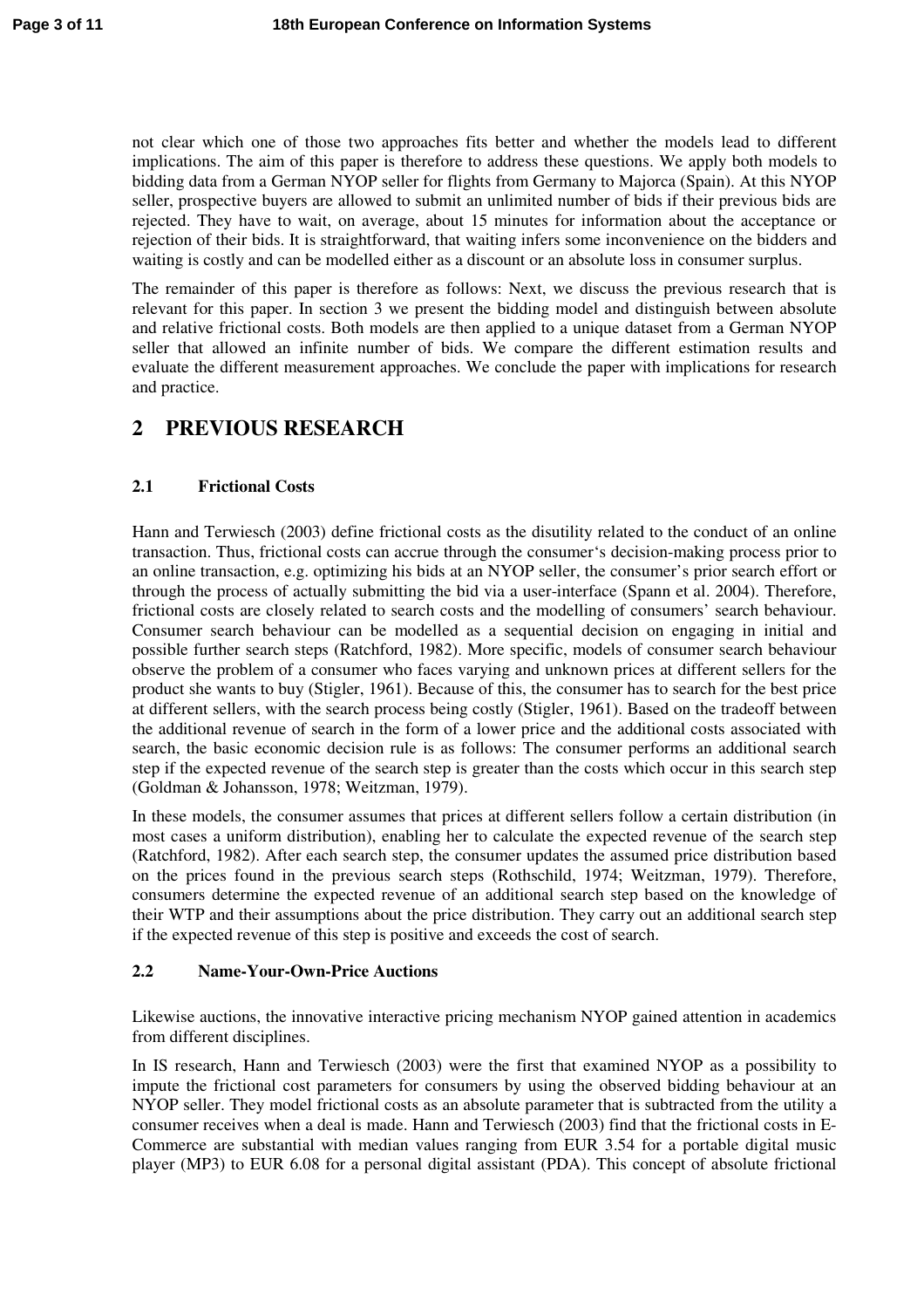costs is extended in Terwiesch, Savin and Hann (2005) where the authors derive implications for an NYOP seller regarding the optimal setting of the secret threshold price.

Spann, Skiera and Schäfers (2004) show how NYOP can be used for market research and develop an analytical model that accounts for absolute frictional costs and willingness-to-pay. They apply their model to use the observed bids in order to estimate the individual's willingness-to-pay, beliefs about the threshold price and the frictional costs in absolute terms. This model is extended in Spann and Tellis (2006) to test the rationality of bidding behaviour at two different NYOP sellers.

Ding et al. (2005) examine the impact of expected excitement at winning and frustration at losing on bids in an NYOP channel. Since they apply a single bid policy in their laboratory experiments, no frictional costs are considered.

Further, several analytical papers study NYOP. Fay (2004) analyzes the optimal design of an NYOP auction in case buyers may use multiple identities and thus learn more about the secret reserve price. Wang, Gal-Or and Chatterjee (2009) study the key trade-offs driving the decision by a service provider to employ an NYOP channel or not. Amaldoss and Jain (2008) analyze joint bidding for multiple items at a reverse-pricing retailer. These studies enhance our understanding of the optimal design of NYOP but they do not estimate frictional costs.

Hinz and Spann (2008) relaxed the assumption that bidders do not communicate and information about previous bids is not available before submitting a bid. They examine information diffusion through social networks and show that exogenously acquired information significantly influences bidding behaviour. Moreover, the authors show in a field study that some bidders are at an advantage through their social position in the network. Bidders with higher centrality are more likely to bid closer to the secret threshold price since they have a higher likelihood to receive useful information about previous bids. Hinz and Spann (2008), however, do not consider frictional costs in their paper and focus on the single bid case.

In contrast to modelling absolute frictional costs, Hinz, Hann and Spann (2009) introduce a model that is based on the idea of discounting which is commonly used in Economics (e.g. Cramton 1984, Frederick, Loewenstein and O'Donoghue 2002) and apply it to the field of information systems. They allow an infinite number of bids and test the prediction accuracy of the model in a laboratory study and a field study with real purchases.

This leads to the question whether the modelling of absolute or relative frictional costs leads to better results and what implications does the modelling approach have on decision making. We therefore introduce both modelling approaches in detail in the next section before we apply them to a unique dataset of a German NYOP seller in section 4.

# **3 MODELLING APPROACHES**

In NYOP a seller first decides about the secret threshold price and the number of possible bids (single or multiple). Prospective buyers must then decide whether they want to enter the bidding process or not. If a prospective buyer is willing to accept the frictional costs and expects a positive consumer surplus, she can place the bid which is rejected if it does not meet or surpass the secret threshold price. Otherwise the bid is accepted and the transaction is initiated. If the bid is rejected, the prospective buyer may place an additional bid depending on the number of allowed bids. She has to, however, consider again the frictional costs and must deliberate whether she wants to accept these costs or whether she wants to stop bidding without reaching an agreement. *Figure 1* depicts the process (process parts at the seller's side are marked grey while process parts at the buyer's side are in white).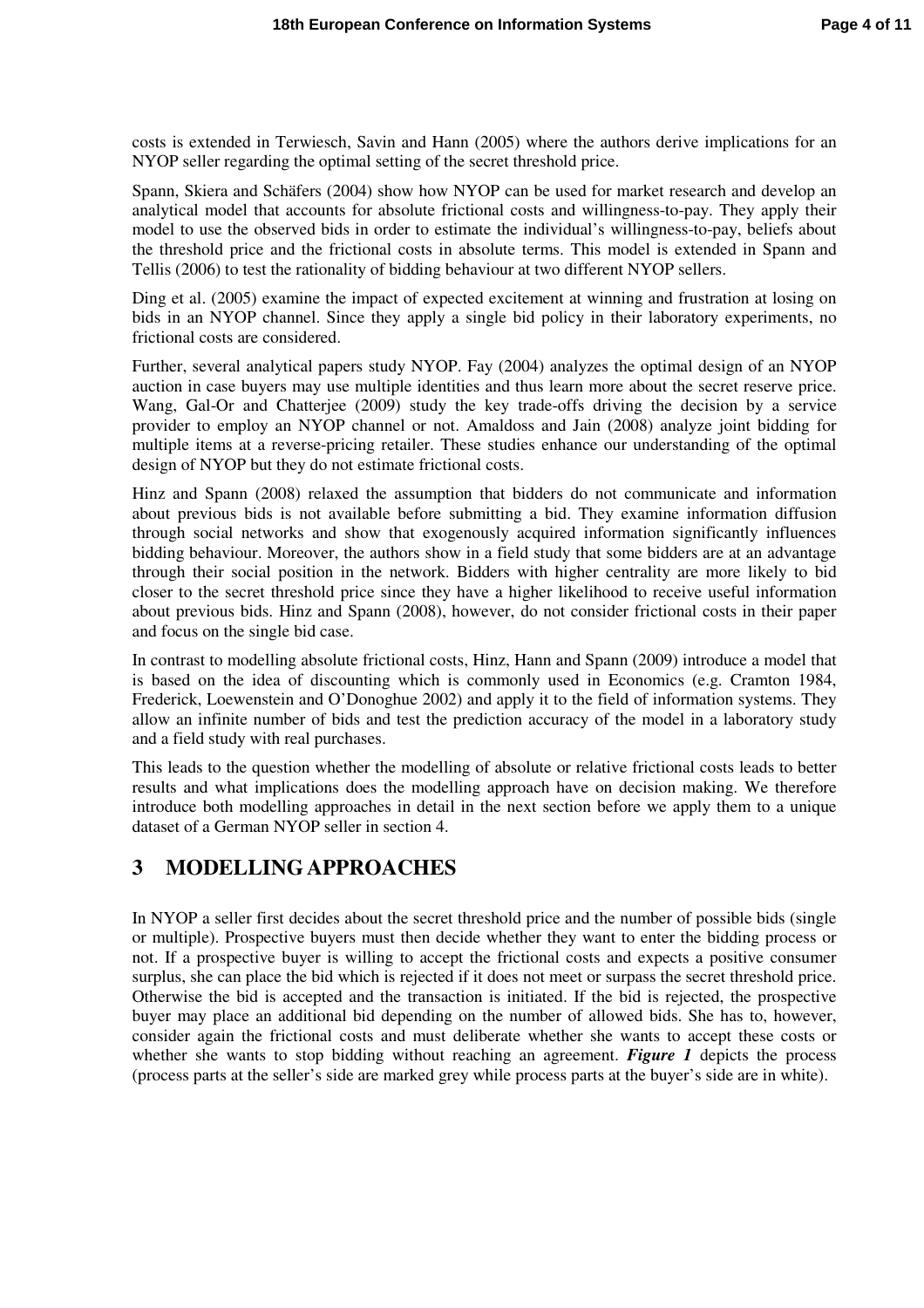

*Figure 1. Bidding Process in the Name-Your-Own-Price mechanism* 

Economic intuition suggests that consumers with low frictional costs are more likely to submit bids using small increments, and consumers with high frictional costs are more likely to submit bids in large increments (Hann and Terwiesch 2003). If bidding was frictionless, consumers could identify the threshold price by incrementing their bid in small steps in each round, leaving little surplus to the seller. Vice versa the NYOP seller can infer from the bidding behaviour the frictional costs that bidders have to face. This information can be used to optimize the design of the website or the optimal setting of the secret threshold price (Terwiesch, Savin and Hann 2005).

We introduce the economic model which describes the optimal bidding behaviour from a buyer's perspective. We assume the following: The buyer has a willingness-to-pay *WTP* for a given product that is on sale by an NYOP-seller. We assume that buyers correctly expect an exogenous and constant threshold price of the seller. Buyers are considered to be risk-neutral.

The decision rule is that a prospective buyer submits a bid *b* for a product if the expected consumer surplus *ECS* of the bid is positive. However, the prospective buyer has to account for frictional costs that can either enter as absolute costs *c* or as a discount factor  $1-\delta$  (with  $0<\delta<1$ ). The bidder wants to maximize his expected consumer surplus *ECS* by optimizing his bid.

The bid amount influences both, the surplus and the success probability. The success probability depends on the buyer's assumption regarding the probability distribution  $g(p_T)$  of the unknown threshold price  $p<sub>T</sub>$ . Hereby, the buyer increases his success probability by increasing the amount of the bid. However, at the same time, a higher bid decreases consumer surplus in case of a successful bid. The buyer optimizes the expected consumer surplus of the bid *ECS* over the bid amount. Buyers have a reservation price *r* for the product. This reservation price is determined by prospective buyer's willingness-to-pay *WTP*. However, in case a buyer expects a highest possible value for the secret threshold price which is below her willingness-to-pay, she will use this highest expected threshold price value as reservation price.

Prospective buyer's decision: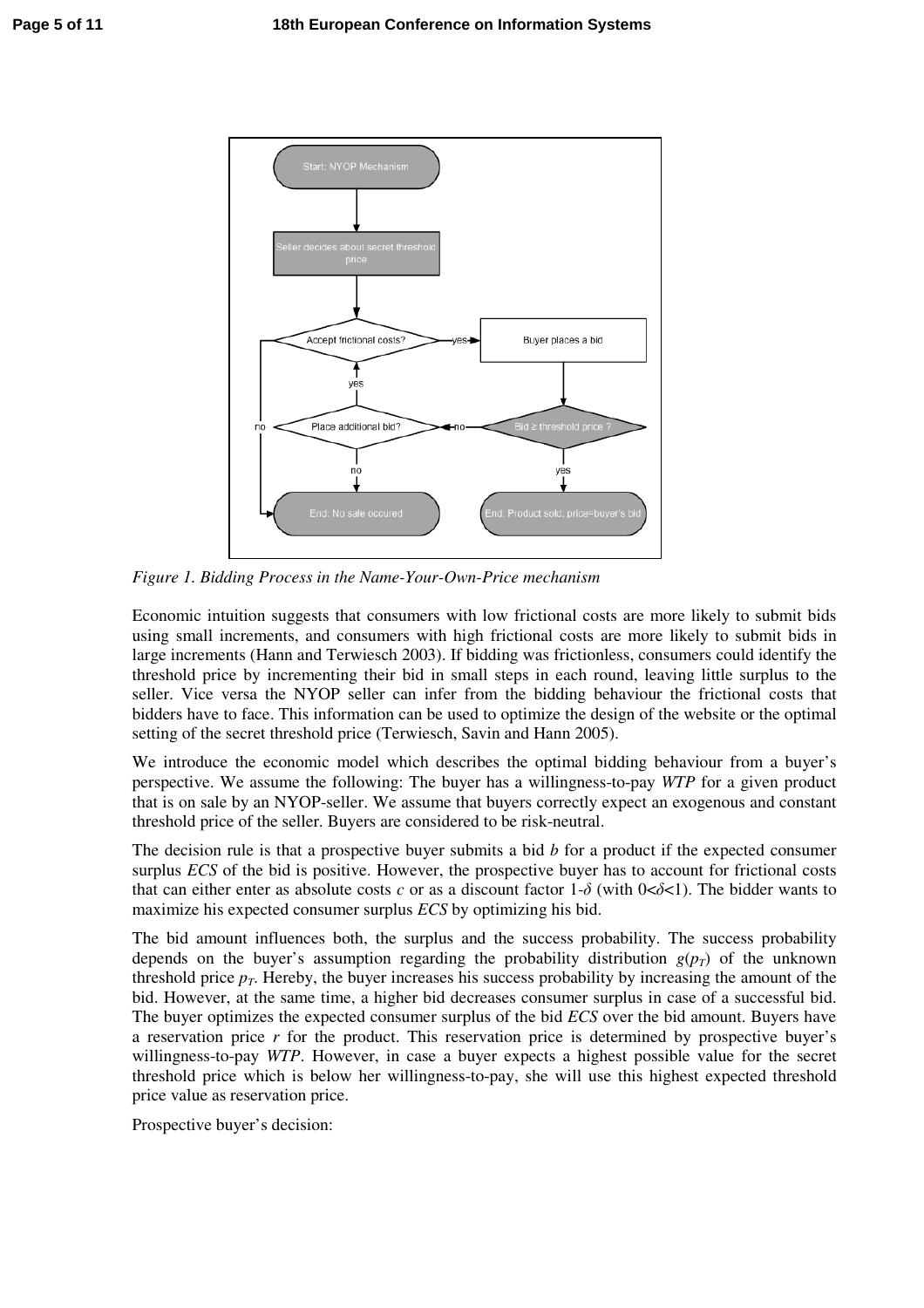$$
\max_{b} ECS = \begin{cases} \delta \cdot E(r-b) = \delta^{n} \cdot \int_{0}^{b} (r-b) \cdot g(p_{T}) dp_{T} & \text{for relative frictional costs} \\ E(r-b) - c = \int_{0}^{b} (r-b) \cdot g(p_{T}) dp_{T} - c & \text{for absolute frictional costs} \end{cases}
$$

*s.t.*  $\text{ECS} \geq 0$ ;  $b \leq r$  with  $r = \min \{WTP, \max \{ g(p_r) \} \}$ 

The buyer's belief regarding the probability distribution  $g_i(p_T)$  can have different functional forms including a normal distribution or a uniform distribution. We can derive a closed form solution for the consumer's optimal bid in case of a uniform distribution of the expected threshold price on the interval [*LB*, *UB*]. This assumption is in line with Stigler (1961), Hann and Terwiesch (2003), and Ding et al. (2005) and results also hold for the most common distributional assumptions. In case of the uniform distribution between a lower bound LB and an upper bound UB, the probability density for the secret threshold price  $p_T$  is  $1/(UB-LB)$ .

We then can easily derive the optimal bid for both models. We will first derive the optimal bid for absolute frictional costs, thus *c*>0. In section 3.2 we derive the optimal bidding behaviour when frictional costs are captured through a discount factor  $1-\delta$  (with  $0<\delta<1$ ).

#### **3.1 Optimal Bidding Behaviour when Frictional Costs are modelled as Absolute Costs**

For expositional easy, we start with the single bid case. The prospective buyer has only one chance to surpass the secret threshold price and thus submits one optimal  $b^*$ .

$$
ECS = \int_{LB}^{b} (r-b) \cdot \frac{1}{UB - LB} dp_T - c = (r-b) \cdot \frac{b - LB}{UB - LB} - c
$$
  
\n
$$
\Rightarrow \max ECS = \frac{dECS}{db} = \frac{1}{UB - LB} \cdot [(-1) \cdot (b) + LB + (r-b) \cdot 1] = 0
$$

$$
\Leftrightarrow b^* = \frac{r + LB}{2} \quad \text{with } r = \min\{WTP, \max\{g(p_r)\}\} = \min\{WTP, UB\}
$$

If prospective buyers can submit two bids, the optimal bidding behavior is as follows:

$$
ECS_1 = (WTP - b_1) \cdot \frac{b_1 - LB}{UB - LB} + ECS_2 \cdot \frac{UB - b_1}{UB - LB} - c
$$
  
= (WTP - b\_1) \cdot Prob(b\_1 \ge p\_T) + ECS\_2 \cdot Prob(b\_1 < p\_T) - c with ECS\_2 = (WTP - b\_2) \cdot \frac{b\_2 - b\_1}{UB - b\_1} - c

The first part of the term equals the expected consumer surplus if the first bid  $b<sub>1</sub>$  surpasses the threshold price. If the bid  $b<sub>I</sub>$  is rejected, then the prospective buyer knows that the secret threshold price must be higher than  $b<sub>1</sub>$ . Using Bayesian updating the new lower bound equals the rejected bid  $b<sub>1</sub>$ and thus the second bid  $b<sub>2</sub>$  is higher than the first bid.

The (unrestricted) optimization of this equation for the two-bid model results in the following equations for the optimal first and second bid  $b_1^*$  and  $b_2^*$ :

$$
b_1^* = \frac{2}{3}LB + \frac{2}{3}c + \frac{1}{3}WTP
$$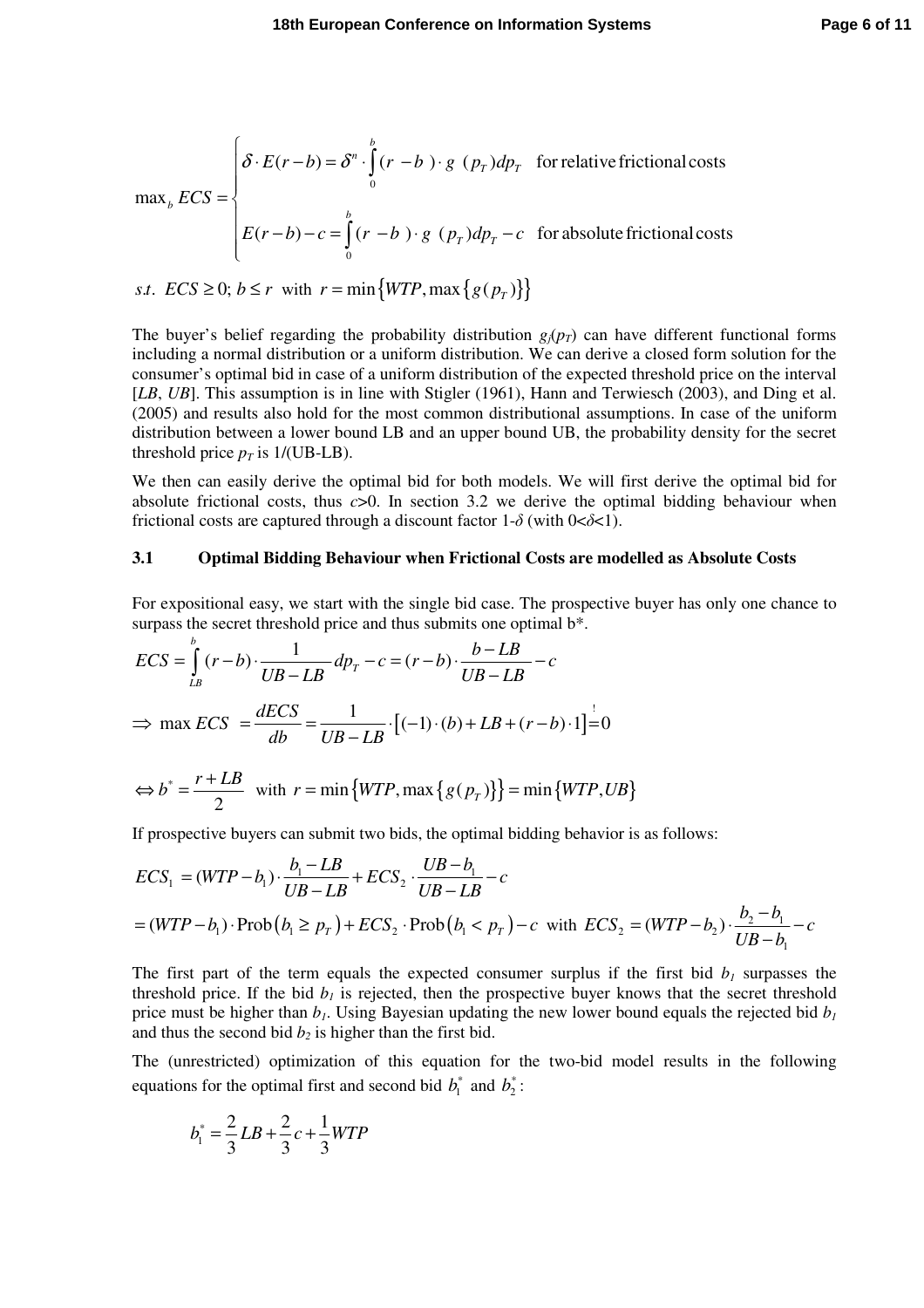$$
b_2^* = \frac{1}{3}LB + \frac{1}{3}c + \frac{2}{3}WTP
$$

The optimal bidding behaviour can easily be determined for more than 2 bids. See Spann, Skiera and Schäfers (2004) who derived the optimal bids for up to 6 possible bids.

#### **3.2 Optimal Bidding Behaviour when Frictional Costs are modelled as Discount Factor**

We use the same assumptions as before but replace the absolute frictional costs *c* with relative frictional costs modelled as discount factor 1- $\delta$  (with 0< $\delta$ <1). For the single bid case the expected consumer surplus that needs to be maximized from a buyer's perspective is given as:

$$
ECS = \delta \cdot \int_{LB}^{b} (r - b) \cdot \frac{1}{UB - LB} dp_T = \delta \cdot (r - b) \cdot \frac{b - LB}{UB - LB}
$$
  
\n
$$
\Rightarrow \max ECS = \frac{dECS}{db} = \frac{\delta}{UB - LB} \cdot [(-1) \cdot (b) + LB + (r - b) \cdot 1] = 0
$$

The optimal bid  $b^*$  is then also given by:

$$
b^* = \frac{r + LB}{2} \quad \text{with} \quad r = \min\{WTP, \max\{g(p_T)\}\} = \min\{WTP, UB\}
$$

This means that in the single bid case there are no differences between the outcomes of the two models. The outcomes in terms of optimal bidding, however, change when more bids are allowed. For the two-bid-case the optimal bids  $b_1^*$  and  $b_2^*$  are given by:

$$
\max_{b_1, b_2} ECS_1 = \frac{\delta}{UB - LB} \Big[ (WTP - b_1) \cdot (b_1 - LB) + \delta(WTP - b_2) \cdot (b_2 - b_1) \Big]
$$
  

$$
b_1^* = \frac{WTP \Big( 1 - \frac{1}{2} \delta \Big) + LB}{\Big( 2 - \frac{1}{2} \delta \Big)}
$$
 and 
$$
b_2^* = \frac{WTP \Big( 3 - \delta \Big) + LB}{\Big( 4 - \delta \Big)}.
$$

This can be extended analogously to the n-bid case (details on the optimal bids for higher bid cases are available upon request from the authors).

# **4 EMPIRICAL STUDY**

The aim of this empirical study is the empirical comparison of the two different modeling approaches for frictional costs. Therefore, we compare the estimations of frictional costs as well as individual WTP and the assumptions about the distribution of the threshold price for the empirical data of a name-your-own-price seller (Spann et al. 2004). Thus, we test the applicability of both modeling approaches with respect to their convergent validity and how well they fit the data.

We use the observed bid sequences of a bidder to estimate his or her characteristics, i.e., frictional costs, willingness-to-pay and assumptions about the threshold price distribution. For the estimation of absolute frictional costs, we use the approach of Spann et al. (2004). Thereby, we fit the predicted sequence of bids according to the optimal bidder behaviour to the observed bid sequence, thus imputing the bidders' characteristics via least squares estimation. The optimal bidding behaviour is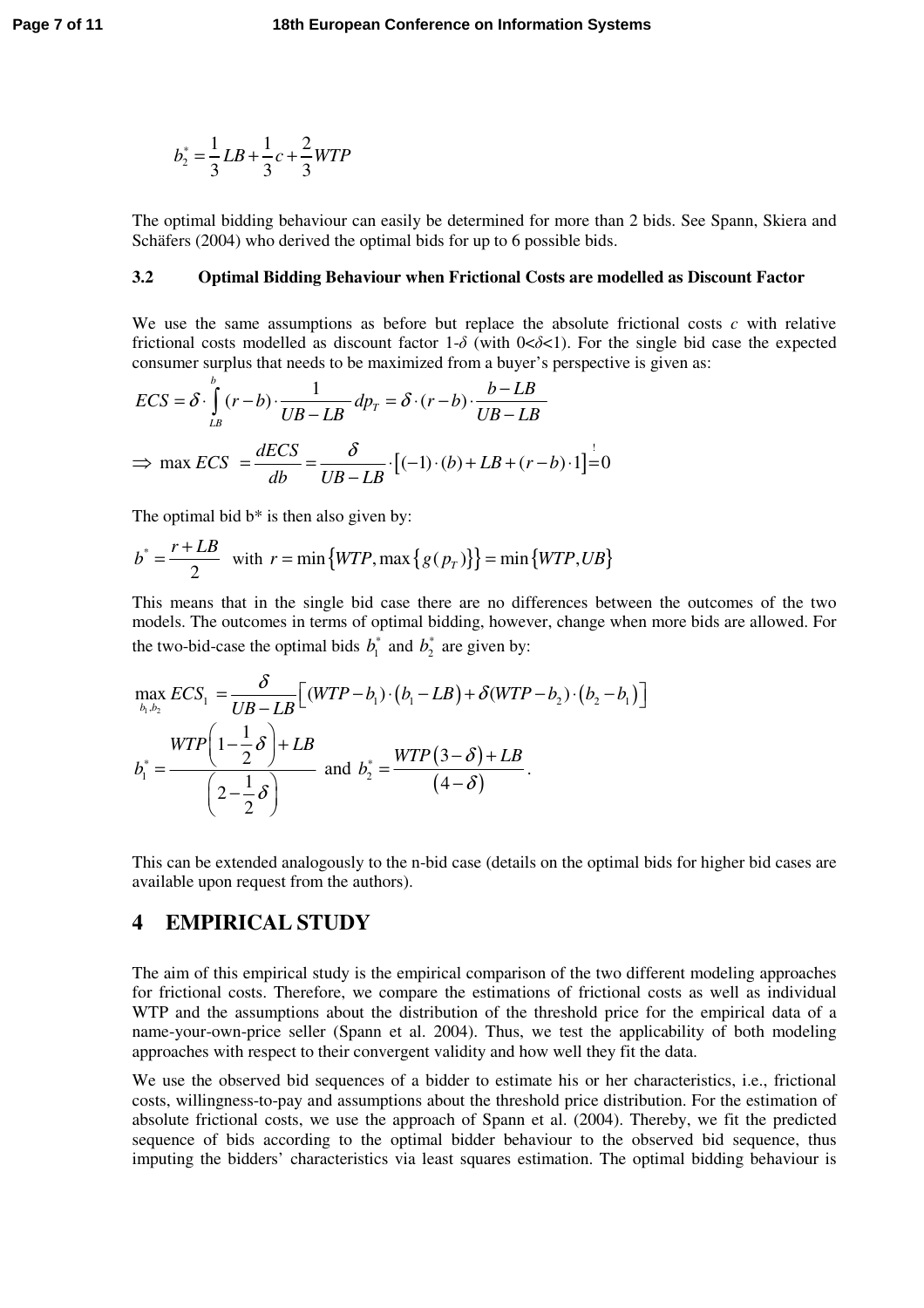derived according to the models for absolute and frictional costs outlined in section 3 above, respectively.

Since we estimate four consumer specific parameters, we need at least an equal number of observations (i.e. bids) per consumer for the model to be identified. We further assume constant frictional costs across all search bids of a consumer. Thus, we can use all consumers who submit at least four bids.

We empirically compare the two modelling approaches by analyzing the bidding data from a German NYOP seller for flights from Germany to Majorca (Spain) for a eight month period. At this NYOP seller, consumers are allowed to submit an unlimited number of bids if their previous bids are rejected. They have to wait, on average, about 15 minutes for information about the acceptance or rejection of their bids. Since Spann et al. (2004) used this data set before, we can compare their estimates for the model of absolute frictional costs to the estimates from a model with relative frictional costs.

Table 1 and Table 2 display the estimation results for the two models for consumers with four, five or six bids. It is interesting to note that the mean, min and max estimates of willingness-to-pay are almost identical between the two models. The estimate upper and lower bound for the distribution of the threshold price are similar, but slightly lower in the model with relative frictional costs compared to the model with absolute frictional costs. The model with absolute frictional costs estimates a mean value of 6.23 DM for these costs per bid. Contrary, the model with relative frictional costs measures a discount rate of  $1-80.64\% = 19.36\%$ . This value is rather high and is another evidence for hyperbolic discounting, meaning that consumers highly discount delayed outcomes (see e.g. Frederick, Loewenstein and O'Donoghue 2002). However, the absolute values for frictional costs are also rather high. This indicates that the approaches are comparable. The average fit of the estimated bids according to the models obtained similar explained variances of 67.88% and 65.53%, respectively.

| Parameter*                                                | <b>WTP</b><br>$\left[ \text{in DM} \right]$ | $U\mathcal{B}$<br>[in $DM$ ] | LB<br>$\left[ \text{in DM} \right]$ | C<br>$\left[ \text{in DM} \right]$ |
|-----------------------------------------------------------|---------------------------------------------|------------------------------|-------------------------------------|------------------------------------|
| Mean                                                      | 353.07                                      | 441.25                       | 177.94                              | 6.23                               |
| <b>Standard Deviation</b>                                 | 90.68                                       | 282.97                       | 68.40                               | 7.95                               |
| Minimum                                                   | 129.00                                      | 212.30                       | 0.00                                | 0.00                               |
| Maximum                                                   | 614.00                                      | 1788.61                      | 346.15                              | 36.13                              |
| Model fit: $R^2$ -mean=67.88%; $R^2$ -median=80.00%; N=68 |                                             |                              |                                     |                                    |

Note: Results for 68 consumers with four, five or six bids for a flight from Germany to Majorca.

*Table 1: Parameter Estimates for Absolute Frictional Costs (cf. Spann et al. 2004)* 

| Parameter*                                                | <b>WTP</b><br>[in DM] | UB<br>[in DM] | LB<br>$\left[ \text{in DM} \right]$ | $\delta$<br>$\left[\text{in } \% \right]$ |  |  |
|-----------------------------------------------------------|-----------------------|---------------|-------------------------------------|-------------------------------------------|--|--|
| Mean                                                      | 355.24                | 410.03        | 152.03                              | 80.64                                     |  |  |
| <b>Standard Deviation</b>                                 | 96.14                 | 107.12        | 86.66                               | 34.91                                     |  |  |
| Minimum                                                   | 125.00                | 150.00        | 0.00                                | 0.00                                      |  |  |
| Maximum                                                   | 614.00                | 736.80        | 392.86                              | 100.00                                    |  |  |
| Model fit: $R^2$ -mean=65.53%; $R^2$ -median=78.82%; N=68 |                       |               |                                     |                                           |  |  |

Note: Results for 68 consumers with four, five or six bids for a flight from Germany to Majorca.

*Table 2: Parameter Estimates for Relative Frictional Costs*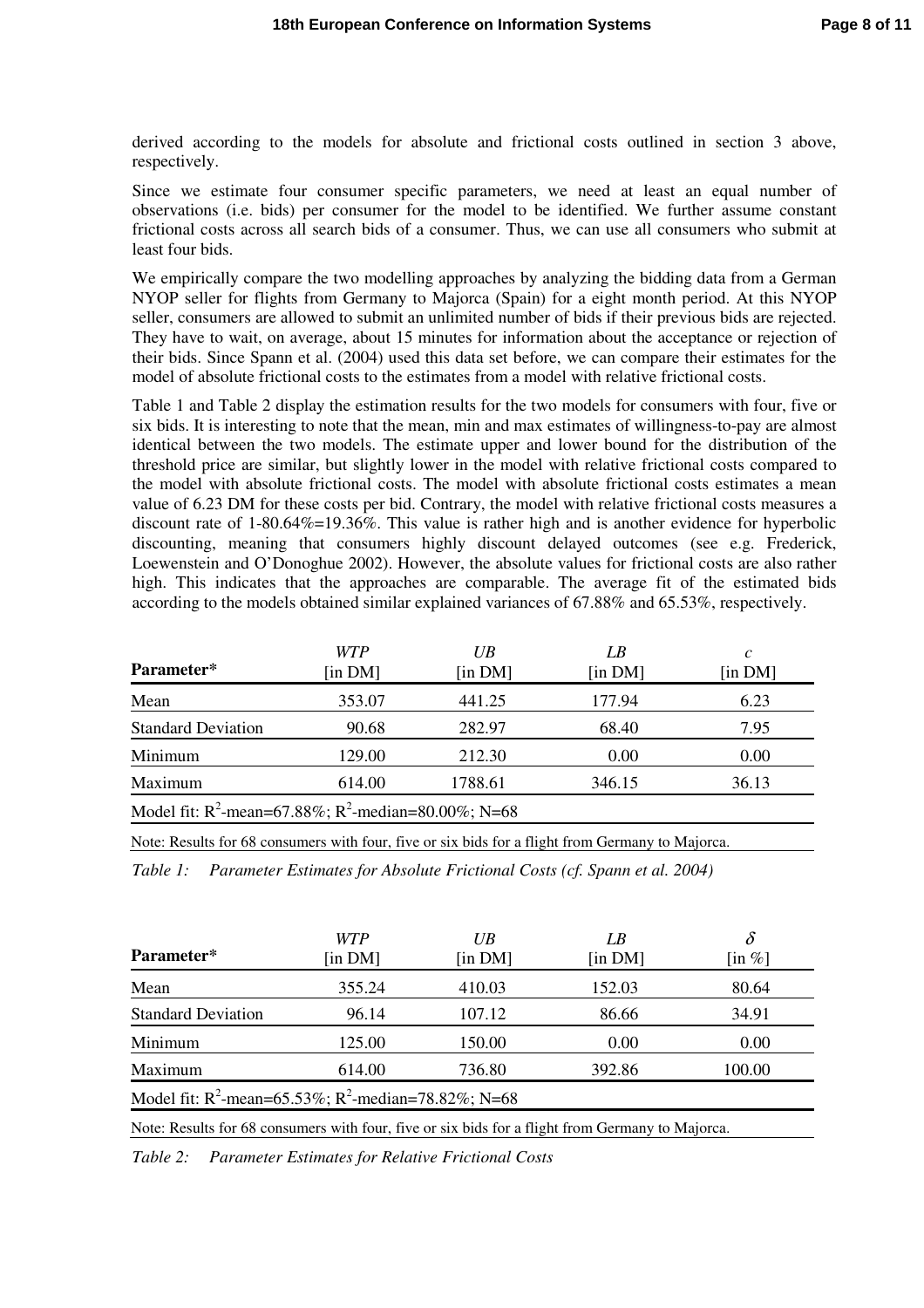We find a correlation of .360 ( $p<01$ ) between the estimated willingness-to-pay and absolute frictional costs but only a correlation of .091 (*p*>.4) between the estimated willingness-to-pay and relative frictional costs. As expected, we observe that bidders with high willingness-to-pay have higher frictional costs. Waiting is more costly for them than for bidders with lower willingness-to-pay, thus increasing the opportunity costs of time. This finding is in line with previous research in management science (e.g., Tellis 1986) and indicates that a model that captures this relation through a discount factor is reasonable. If frictional costs are measured through a discount factor, we find that the correlation is not significantly different from zero. Thus, the relative discount factor adequately captures the relationship between willingness-to-pay and frictional costs.

# **5 CONCLUSION**

In this paper we show how frictional costs can be measured in absolute or relative terms in an application for NYOP markets. Both models are equally parsimonious and our results indicate that both models deliver similar results in terms of model fit (i.e., explained variance: see R<sup>2</sup>-values). Further, the parameter estimates for the remaining three other bidders' characteristics, i.e. willingnessto-pay and beliefs about the secret threshold price seem to be quite robust for the different model specifications.

Both models can be used to infer the bidders' characteristics based on the observed bidding behaviour. This data can either be used for market research and pricing decisions or for the optimization of web sites. Since frictional costs measure the inconvenience that prospective buyers have to face, it can also be used to evaluate the optimality of the bidding process enabled by the applied software. These frictional costs are foregone surplus for both market sides. For example NYOP sellers like Priceline could optimize their website and thus the bidding process to decrease the frictional costs for their bidders. This allows higher surpluses for both, prospective buyers and seller (in this case Priceline). Interestingly, Priceline introduced a support tool for consumer decision making in form of a link "Not Sure What to Bid?" where prospective buyers can compare prices. Another example is Gimahhot.de, a German negotiation platform, where new products are on sale through a double auction mechanism and where frictional costs are also substantial. This platform provides a suggested bid value and an evaluation of bid values which is given before the submission. This saves haggling time for both market sides and thus lowers frictional costs (see *Figure 2*).



*Figure 2. Tool to Decrease Frictional Costs in Bidding Processes* 

Such features are most likely helpful and should decrease the frictional costs. Since high valuation buyers have high frictional costs, an optimization would especially help to increase the utility of these valuable prospects. It would be interesting to measure frictional costs (either in absolute or relative terms) before the introduction of such a feature and afterwards. This would allow for the calculation of the monetary value of such software changes. Further, since suggested bid values are also external reference prices for bidders, reference price effects of such tools need to be delineated from the effects of reduced frictional costs. In any case, both effects appear to be beneficial for the seller if reference prices induce higher bid values (Wolk and Spann 2008) as well as less deadweight loss due to decreased frictional costs. The study of these aspects opens interesting avenues for future research.

Our approach presented can also be used in IS research in other contexts. For example, microeconomic models like the bidding model presented here, can be used to improve the quality of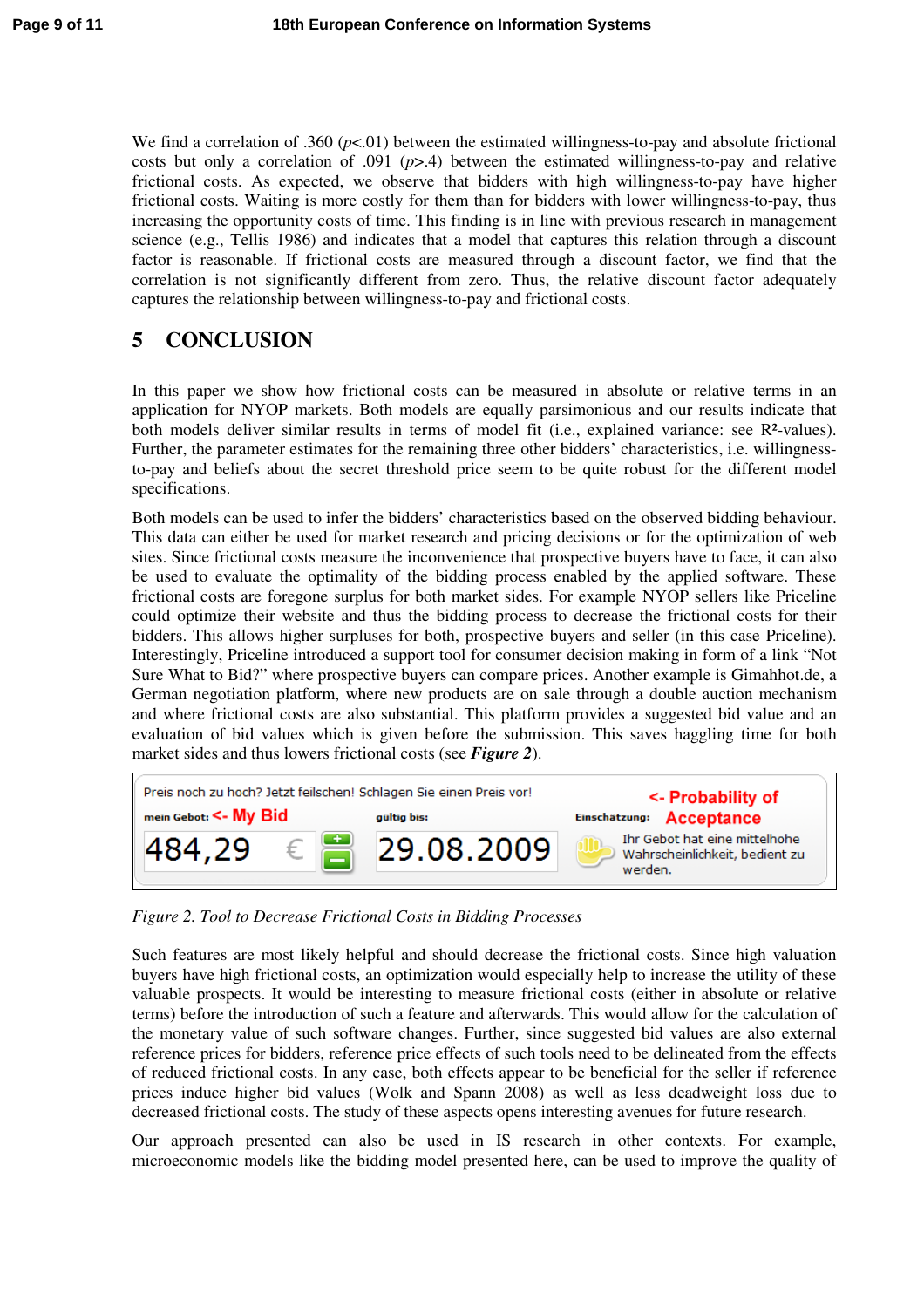business processes and further can be used to calculate the utility of software improvements in monetary terms. This should help IT project managers to justify their development costs.

#### References

Amaldoss, W. and Jain, S. (2008). Joint Bidding in the Name-Your-Own-Price Channel: A Strategic Analysis. Management Science, 54(10), 1685-1699.

Bakos, J. Y. (1991). A Strategic Analysis of Electronic Marketplaces. MIS Quarterly, 15(3), 295-310.

Bakos, J. Y. (1997). Reducing Buyer Search Costs: Implications for Electronic Marketplaces. Management Science, 43(12), 1676-1692.

Bergen, M. E., Kauffman, R. J. and Lee, D. (2005). Beyond the Hype of Frictionless Markets: Evidence of Heterogeneity in Price Rigidity on the Internet. Journal of Management Information Systems, 22(2), 57-89.

Bernhardt, M. and O. Hinz (2005). Creating Value with Interactive Pricing Mechanisms – A Web Service-Oriented Architecture. In Proceedings of the Seventh IEEE International Conference on E-Commerce Technology (Müller, G. and Lin, K.-J. Ed.), pp. 339-346, Munich.

Brynjolfsson, E. and Smith, M. (2000). Frictionless Commerce? A Comparison of Internet and Conventional Retailers. Management Science, 46(4), 563-585.

Choudhury, V., Hartzel, K. S. and Konsynski (1998). Uses and Consequences of Electronic Markets: An Empirical Investigation in the Aircraft Parts Industry. MIS Quarterly, 22(4), 471-507.

Clemons, E. K., Hann, I.-H. and Hitt, L. (2002). Price Dispersion and Differentiation in Online Travel: An Empirical Investigation. Management Science, 48(4), 534-549.

Clemons, E. K. and Row, M. C. (1992). Information Technology and Industrial Cooperation: The Changing Economics of Coordination and Ownership. Journal of Management Information Systems, 10(1), 9-28.

Cramton, P.C. (1984). Bargaining with Incomplete Information: An Infinite-Horizon Model with Two-Sided Uncertainty. Review of Economic Studies, 51(4), 579-593.

Dickson, P. and Kalapurakal, R. (1994). The Use and Perceived Fairness of Price-Setting Rules in the Bulk Electricity Market. Journal of Economic Psychology, 15(3), 427-448.

Ding, M., Eliashberg, J., Huber, J. and Saini, R. (2005). Emotional Bidders–An Analytical and Experimental Examination of Consumers' Behavior in a Priceline-Like Reverse Auction. Management Science, 51(3), 352-364.

Fay, S. (2004). Partial Repeat Bidding in the Name-Your-Own-Price Channel. Marketing Science, 23(3), 407-418.

Frederick, S., Loewenstein, G. and O'Donoghue, T. (2002). Time Discounting and Time Preference: A Critical Review. Journal of Economic Literature, 40(2), 351-401.

Gregg, D.G. and Walczak, S. (2008). Dressing Your Online Auction Business for Success: An Experiment Comparing Two eBay Businesses. MIS Quarterly, 32(3), 653-670.

Grover, V. and Ramanlal, P. (1999). Six Myths of Information and Markets: Information Technology Networks, Electronic Commerce, and the Battle for Consumer Surplus. MIS Quarterly, 23(4), 465-495.